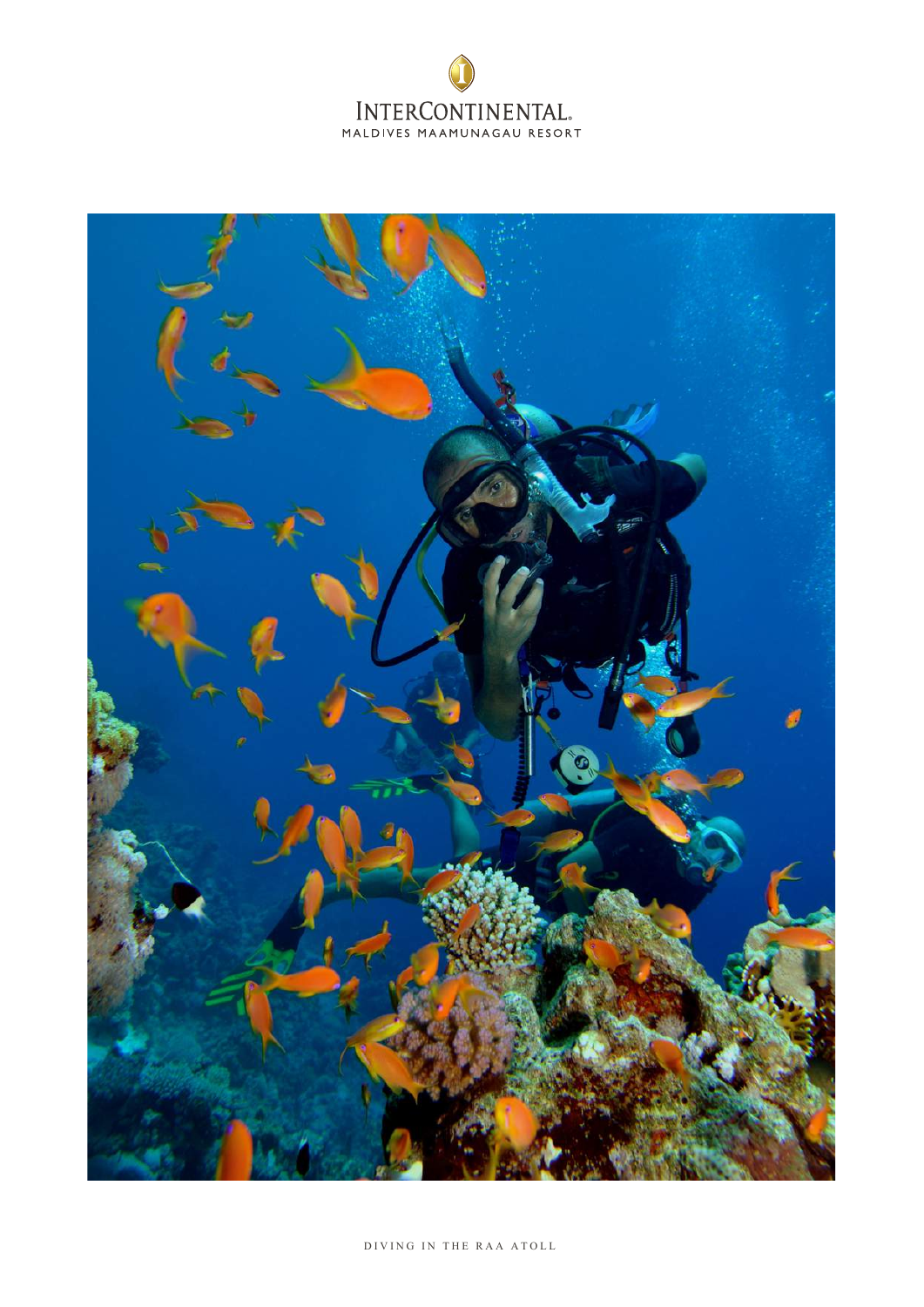KANANG KANANG KANANG KANANG KANANG KANANG KANANG KANANG KANANG KANANG KANANG KANANG KANANG KANANG KANANG KANAN<br>KANANG KANANG KANANG KANANG KANANG KANANG KANANG KANANG KANANG KANANG KANANG KANANG KANANG KANANG KANANG KANAN KERKE KERKE KERKE KERKE KERKE KERKE KERKE KERKE KERKE KERKE KERKE KERKE KERKE KERKE KERKE KERKE KERKE KERKE KE KERKE KERKE KERKE KERKE KERKE KERKE KERKE KERKE KERKE KERKE KERKE KERKE KERKE KERKE KERKE KERKE KERKE KERKE KE KKA KANANGAN KANANGAN KANANGAN KANANGAN KANANGAN KANANGAN KANANGAN KANANGAN KANANGAN KANANGAN KANANGAN KANANG<br>KANANGAN KANANGAN KANANGAN KANANGAN KANANGAN KANANGAN KANANGAN KANANGAN KANANGAN KANANGAN KANANGAN KANANGAN KA KANANG KANANG KANANG KANANG KANANG KANANG KANANG KANANG KANANG KANANG KANANG KANANG KANANG KANANG KANANG KANAN<br>KANANG KANANG KANANG KANANG KANANG KANANG KANANG KANANG KANANG KANANG KANANG KANANG KANANG KANANG KANANG KANAN KAN KANANG KANANG KANANG KANANG KANANG KANANG KANANG KANANG KANANG KANANG KANANG KANANG KANANG KANANG KANANG K<br>TANG KANANG KANANG KANANG KANANG KANANG KANANG KANANG KANANG KANANG KANANG KANANG KANANG KANANG KANANG KANANG KKA KATALAKAN KANAN KANAN KANAN KANAN KANAN KANAN KANAN KANAN KANAN KANAN KANAN KANAN KANAN KANAN KANAN KANAN<br>KANAN KANAN KANAN KANAN KANAN KANAN KANAN KANAN KANAN KANAN KANAN KANAN KANAN KANAN KANAN KANAN KANAN KANAN KA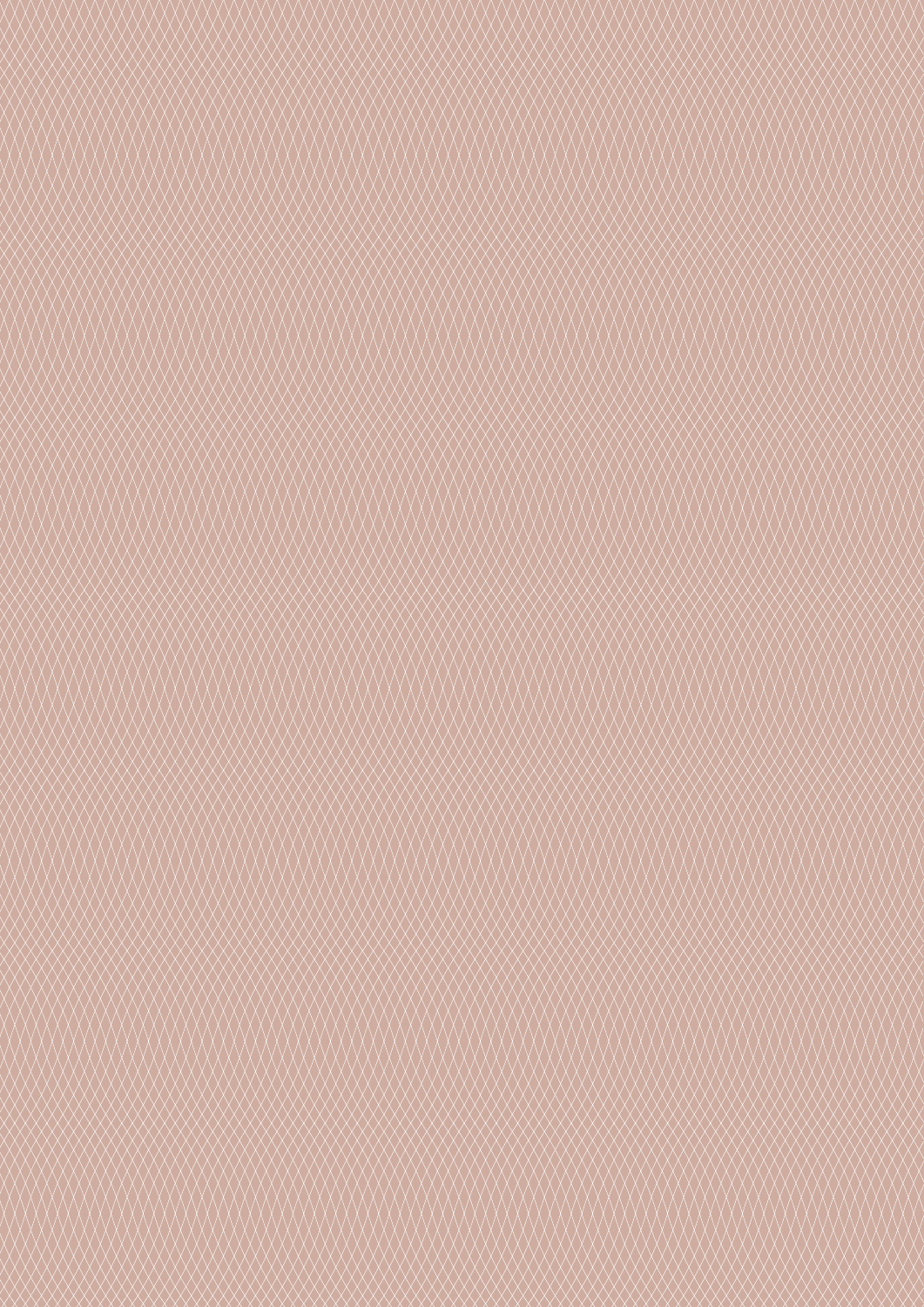

## DIVING

| $1 - 4$ dives         | Per dive from the first dive            | <b>USD 80</b>        |
|-----------------------|-----------------------------------------|----------------------|
| 5 dives package       | Per person                              | <b>USD 375</b>       |
| $6 - 9$ dives         | Per dive from the first dive            | <b>USD 75</b>        |
| 10 dives package      | Per person                              | <b>USD 600</b>       |
| $11 - 14$ dives       | Per dive from the first dive            | USD 60               |
| 15 dives package      | Per person                              | <b>USD 800</b>       |
| $16 - 19$ dives       | Per dive from the first dive            | <b>USD 55</b>        |
| 20 dives package      | Per person                              | <b>USD 1000</b>      |
| 21 dives and more     | Per dive from the first dive            | USD 50               |
| Scuba tune up         | with / without equipment                | <b>USD 185 / 150</b> |
| Orientation dive      | with / without equipment                | USD 135 / 100        |
| Night dive supplement | Per dive in addition to the diving rate | $USD$ 15             |
|                       |                                         |                      |

# EXTRA GUIDING FEE

| Private divemaster |
|--------------------|
| Private instructor |

Per divemaster - one dive / two dives USD 150 / 250 Per instructor - one dive / two dives USD 200 / 300

- Tanks, weights, surface marker buoy and surface alert horns are included in all diving activities

- Enriched air nitrox is available at no extra charge. This benefit applies to enriched air certified divers only

- Last minute cancellations will be charged a cancellation fee

All prices are in US Dollars and subject to 10% Service Charge and 12% GST | All activities are dependant on weather conditions of the day.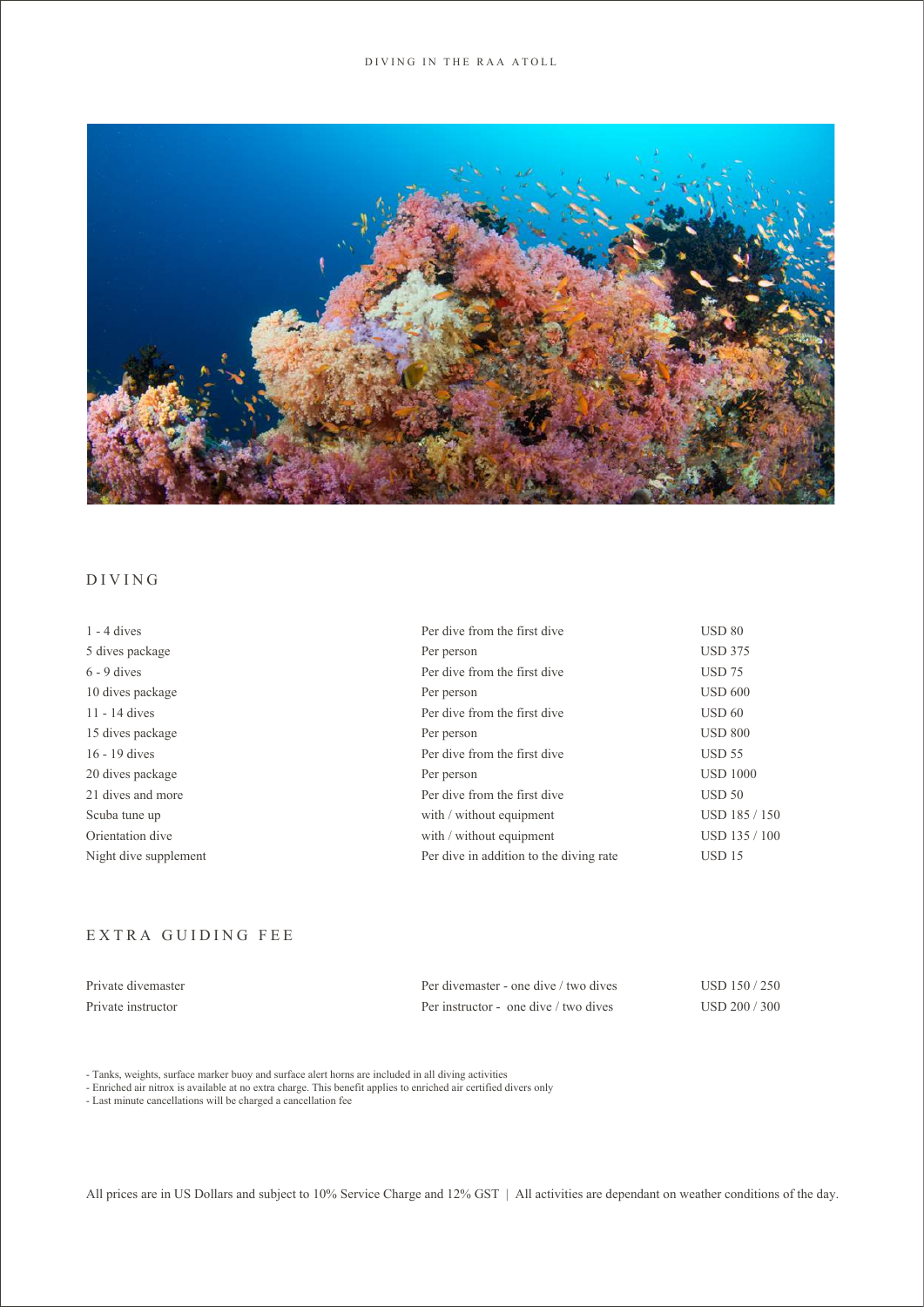#### DIVING IN THE RAA ATOLL



# PADI PROGRAMS FOR BEGINNERS

- Prices quoted includes equipment rental

#### DIVING COURSES

| <b>PADI Seal Team Mission</b>         |
|---------------------------------------|
| PADI Scuba Diver                      |
| PADI Open Water Diver                 |
| PADI Upgrade to Open Water Diver      |
| PADI Open Water Referral              |
| <b>PADI</b> Adventure Diver           |
| PADI Advanced Open Water Diver        |
| PADI Single Adventure Dive            |
| <b>PADI</b> Enriched Air Diver Course |
| PADI 2 Dive Specialty Courses         |
| PADI 4 Dive Specialty Courses         |
| <b>PADI</b> Emergency First Response  |
| <b>PADI Rescue Diver</b>              |
| PADI Master Scuba Diver               |
| <b>PADI</b> Dive Master               |

| PADI Bubblemaker for children (8 - 9 years) | per child                                         | USD <sub>110</sub> |
|---------------------------------------------|---------------------------------------------------|--------------------|
| PADI Discover Scuba Diving (in the lagoon)  | theory session, 1 confined session, 1 lagoon dive | USD 175            |
| PADI Discover Scuba Diving (by boat)        | theory session, 1 confined session, 1 boat dive   | <b>USD 220</b>     |
| PADI Repeat Discover Scuba Diving (by boat) | 1 additional boat dive                            | <b>USD 150</b>     |

|                                  |                                      | With / Without Equipment |
|----------------------------------|--------------------------------------|--------------------------|
| PADI Seal Team Mission           | theory, 5 dives                      | <b>USD 450</b>           |
| PADI Scuba Diver                 | theory, 3 confined sessions, 2 dives | <b>USD 600</b>           |
| PADI Open Water Diver            | theory, 5 confined sessions, 4 dives | <b>USD 800</b>           |
| PADI Upgrade to Open Water Diver | theory, 2 confined sessions, 2 dives | <b>USD 500</b>           |
| PADI Open Water Referral         | 4 dives                              | <b>USD 600</b>           |
| <b>PADI</b> Adventure Diver      | theory, 3 dives                      | USD 495 / 390            |
| PADI Advanced Open Water Diver   | theory, 5 dives                      | USD 750 / 575            |
| PADI Single Adventure Dive       | theory, 1 dive                       | USD 160 / 125            |
| PADI Enriched Air Diver Course   | theory, 1 dive                       | USD 240 / 205            |
| PADI 2 Dive Specialty Courses    | theory, 2 dives                      | USD 470 / 400            |
| PADI 4 Dive Specialty Courses    | theory, 4 dives                      | USD 660 / 520            |
| PADI Emergency First Response    | theory, practical classroom lessons  | <b>USD 300</b>           |
| PADI Rescue Diver                | theory, 5 skill development sessions | USD 700 / 600            |
| PADI Master Scuba Diver          | theory, practical workshops          | Upon Request             |
| <b>PADI Dive Master</b>          | theory, practical workshops          | <b>USD 2500</b>          |
|                                  |                                      |                          |

All prices are in US Dollars and subject to 10% Service Charge and 12% GST | All activities are dependant on weather conditions of the day. Pricing does not include course materials | E-learning is available for all in-house guests (charges not included above) If e-learning is purchased prior to arrival at the resort, only the course fee will be charged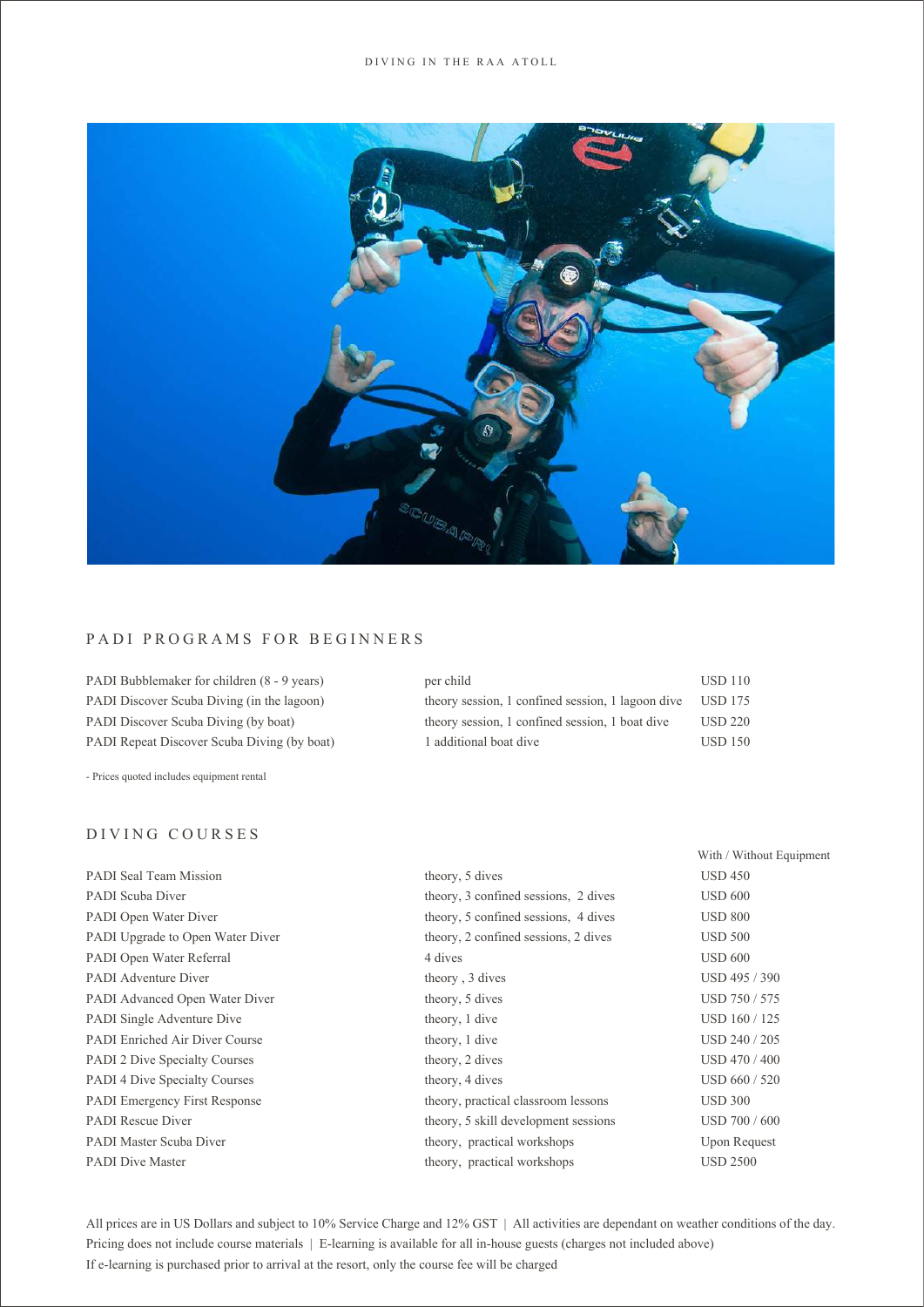

## EQUIPMENT RENTAL

Masks, fins, deluxe carry bag Complimentary Full scuba set (dive computer, BCD, wetsuit, regulator) per dive per dive USD 35 Dive computer, BCD jacket, wetsuit, regulator, dive torce per dive per dive USD 10 Digital camera (between 8.00 am - 6.00pm) 2 hrs / 4 hrs / 8 hrs USD 40 / 60 / 80 Prescription mask per day per day USD 20

- The use of dive computers, surface marker buoys and surface alert horns is mandatory

- Maximum diving depth is 30 metres

- Decompression diving is strictly prohibited

- A 24 hour no-diving rule before flying must be observed prior to departure

All prices are in US Dollars and subject to 10% Service Charge and 12% GST | All activities are dependant on weather conditions of the day.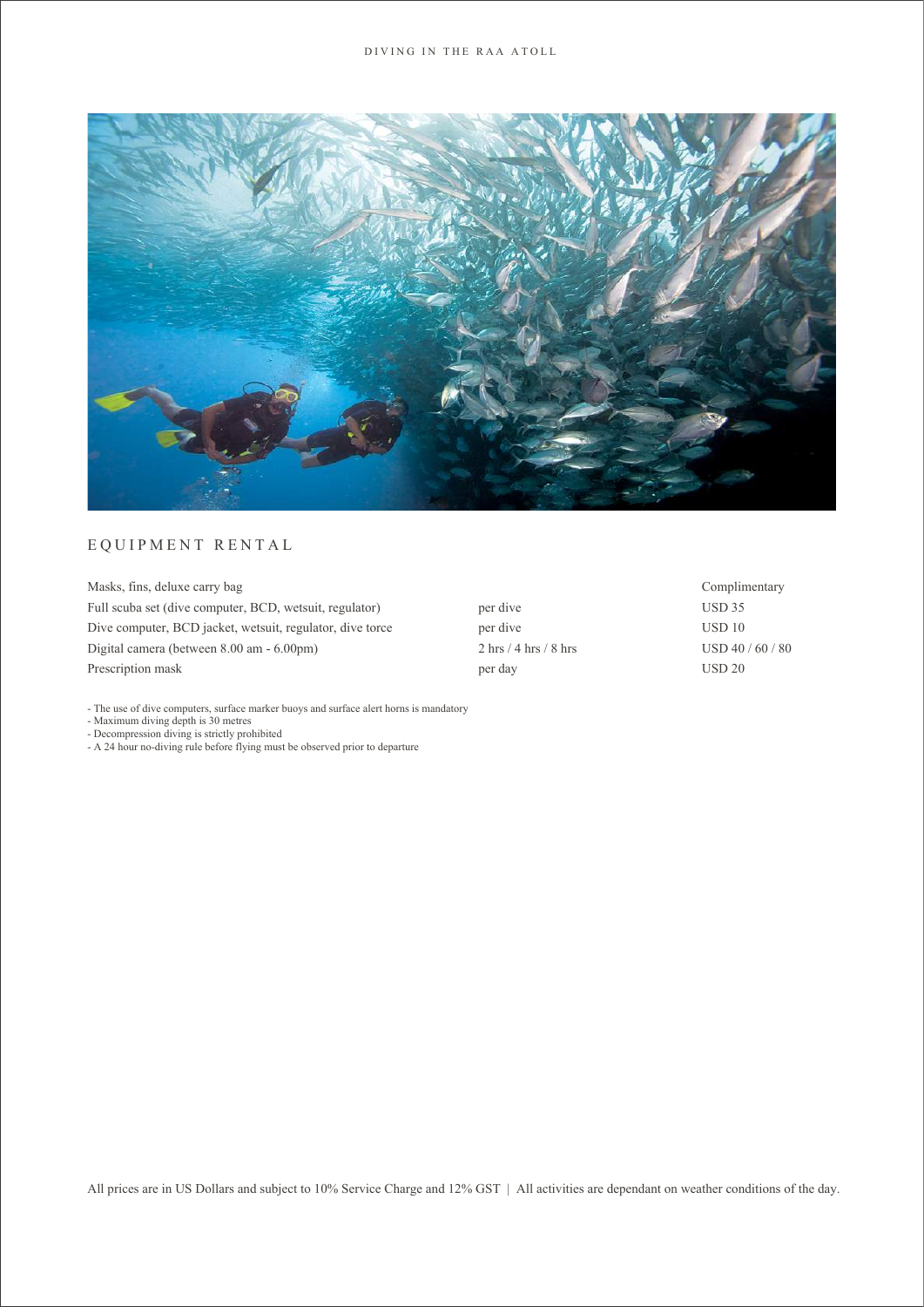KANANG KANANG KANANG KANANG KANANG KANANG KANANG KANANG KANANG KANANG KANANG KANANG KANANG KANANG KANANG KANAN<br>KANANG KANANG KANANG KANANG KANANG KANANG KANANG KANANG KANANG KANANG KANANG KANANG KANANG KANANG KANANG KANAN KERKE KERKE KERKE KERKE KERKE KERKE KERKE KERKE KERKE KERKE KERKE KERKE KERKE KERKE KERKE KERKE KERKE KERKE KE KERKE KERKE KERKE KERKE KERKE KERKE KERKE KERKE KERKE KERKE KERKE KERKE KERKE KERKE KERKE KERKE KERKE KERKE KE KKA KANANGAN KANANGAN KANANGAN KANANGAN KANANGAN KANANGAN KANANGAN KANANGAN KANANGAN KANANGAN KANANGAN KANANG<br>KANANGAN KANANGAN KANANGAN KANANGAN KANANGAN KANANGAN KANANGAN KANANGAN KANANGAN KANANGAN KANANGAN KANANGAN KA KANAN KANAN KANAN KANAN KANAN KANAN KANAN KANAN KANAN KANAN KANAN KANAN KANAN KANAN KANAN KANAN KANAN KANAN KA<br>KANAN KANAN KANAN KANAN KANAN KANAN KANAN KANAN KANAN KANAN KANAN KANAN KANAN KANAN KANAN KANAN KANAN KANAN KA KAN KANANG KANANG KANANG KANANG KANANG KANANG KANANG KANANG KANANG KANANG KANANG KANANG KANANG KANANG KANANG K<br>TANG KANANG KANANG KANANG KANANG KANANG KANANG KANANG KANANG KANANG KANANG KANANG KANANG KANANG KANANG KANANG KKA KATALAKAN KANAN KANAN KANAN KANAN KANAN KANAN KANAN KANAN KANAN KANAN KANAN KANAN KANAN KANAN KANAN KANAN<br>KANAN KANAN KANAN KANAN KANAN KANAN KANAN KANAN KANAN KANAN KANAN KANAN KANAN KANAN KANAN KANAN KANAN KANAN KA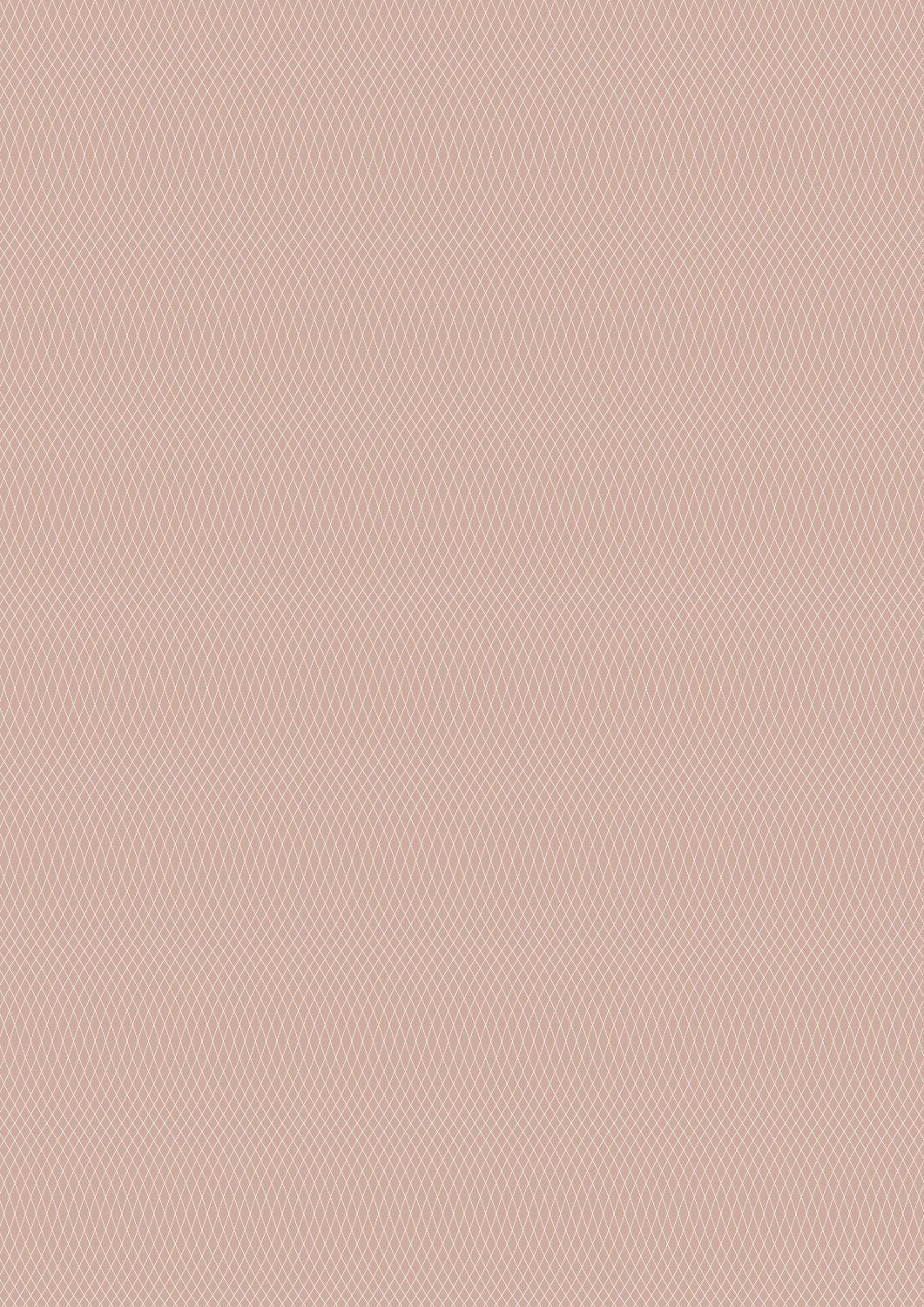InterContinental Maldives Maamunagau Resort Maamunagau Island, Raa Atoll, Republic of Maldives T: +960 658 0500 intercontinental.maldives@ihg.com maldives.intercontinental.com